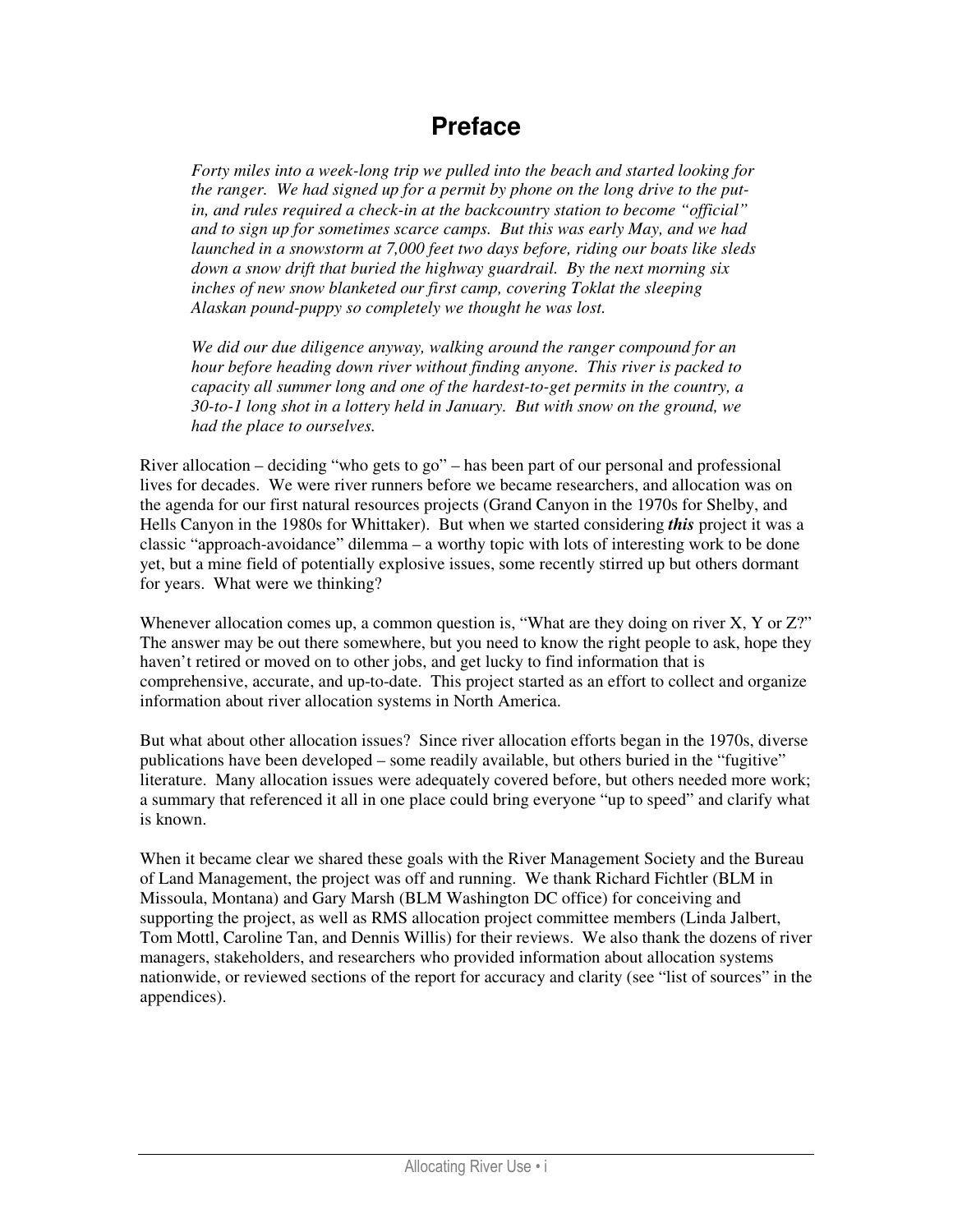Digging into the work confirmed our curiosity as well as our concerns about the topic; we learned yet again why allocating river use is so challenging:

- Carrying capacity and allocation are complex and contentious. When things are scarce, somebody wins and somebody loses, with a tough balancing act between "protecting resources" and "being fair to users."
- Early allocation systems were often attempts at "holding patterns," and many became artifacts of historical use. Systems were designed by a few managers at high-profile rivers, but through information-sharing these approaches spread across the country.
- For a variety of reasons, including diverse geography, history, managing agencies, types of trips, and user populations, river managers adjusted and modified their allocation systems to fit unique situations. However well-intentioned, resulting systems were often an intricate patchwork of incremental solutions.
- Such diverse and sometimes Byzantine systems are hard to characterize, classify, compare, evaluate, and (if necessary) repair.
- Many of these systems had unanticipated economic and "distributive justice" consequences.
- Stakeholders have entrenched positions, often with much to gain or lose, and they have developed strong cases for the benefits and costs of existing or alternative systems. These groups are often powerful, politically astute, and ready to flex their muscles to protect their interests.
- Although inevitable, change is difficult. Decision-making is hampered by history, inertia of "the way things are," political pressure, complexity, implementation costs, and poor information about consequences.

In spite of all this, rivers are special places that people care about passionately. The twenty or so rivers with the longest history of capacities and allocation are some of our nation's most precious resources, and people continue to flock to them. There are also about 165 Wild and Scenic Rivers (and another 3,400 potential study rivers) with a mandate to address capacities. As populations continue to grow, capacity and allocation will be on-going river management challenges.

So what lessons can be learned from three decades of allocation systems? This document collects and organizes that information, putting it in a systematic and readily-accessible form. The goal is to help resource managers and stakeholders better consider their options and the consequences of their choices, and help researchers identify the work still to be done.

> *Doug Whittaker and Bo Shelby July 2008*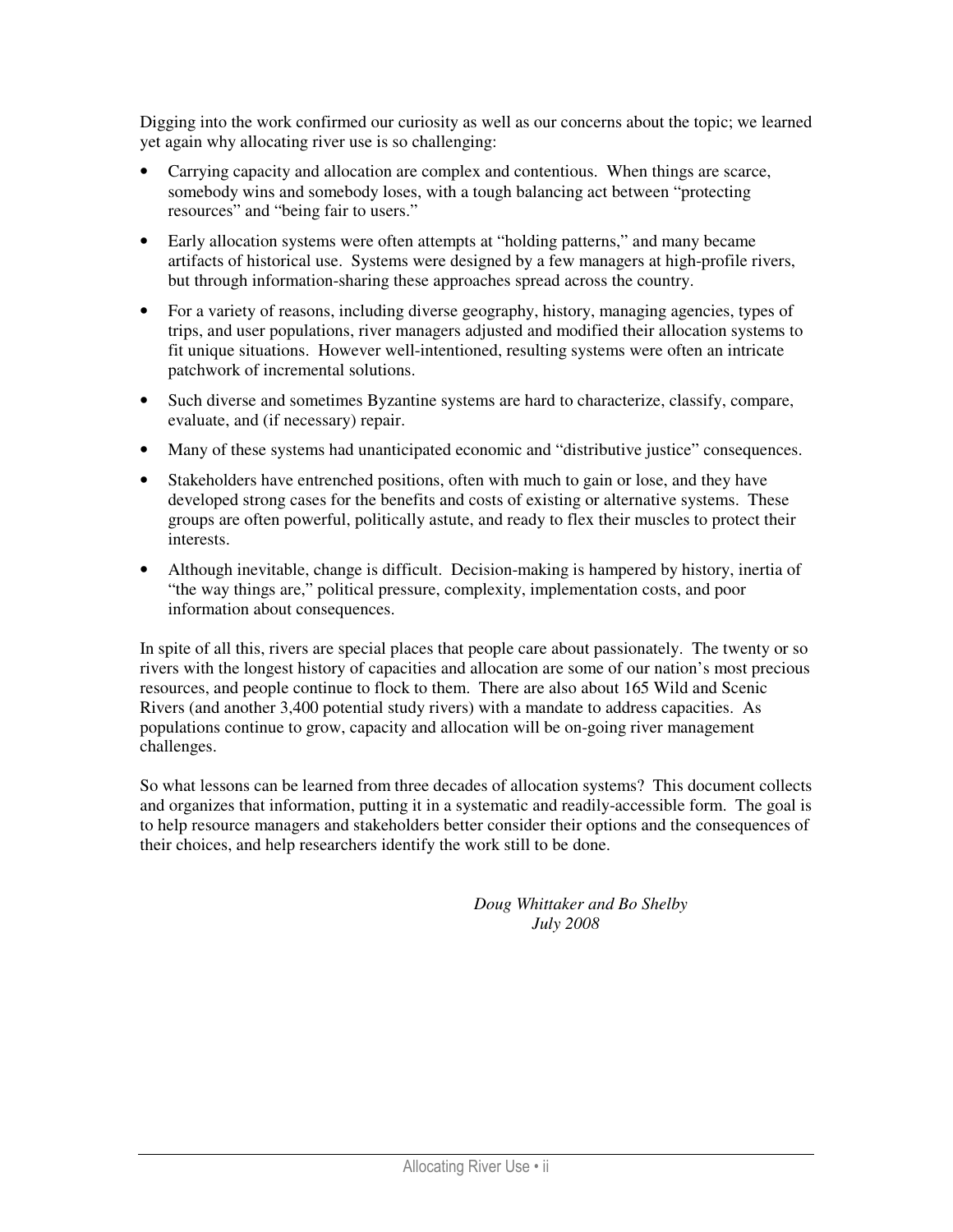# **Table of Contents**

| 25 |
|----|
|    |
|    |
|    |
|    |
|    |
|    |
|    |
|    |
|    |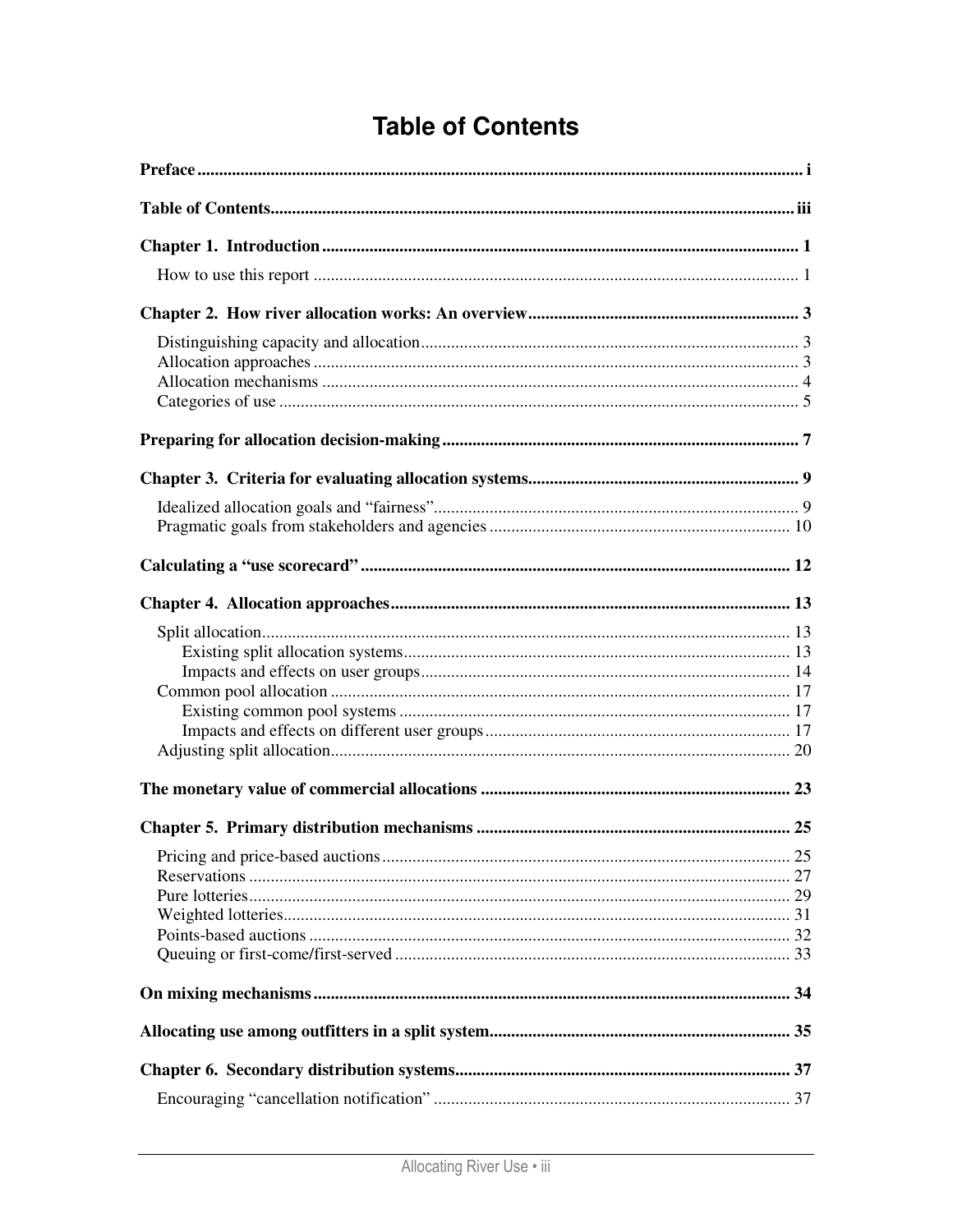| An untried alternative: The all-user registration system and adjusting split  67 |  |
|----------------------------------------------------------------------------------|--|
|                                                                                  |  |
|                                                                                  |  |
|                                                                                  |  |
|                                                                                  |  |
|                                                                                  |  |
|                                                                                  |  |
|                                                                                  |  |
|                                                                                  |  |
|                                                                                  |  |
|                                                                                  |  |
|                                                                                  |  |
|                                                                                  |  |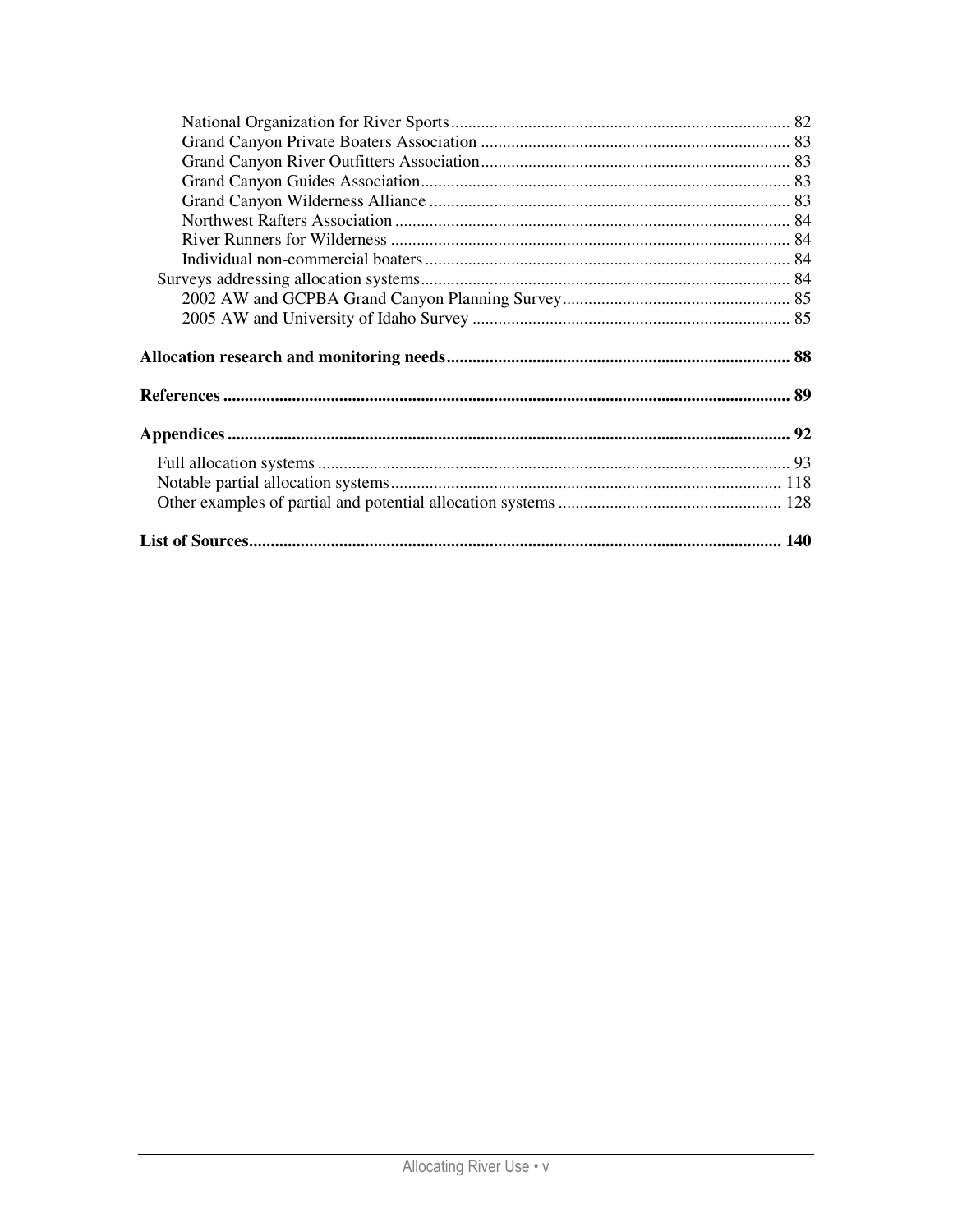

Commercial and non-commercial trips at Deer Creek in the Grand Canyon. Capacities decide "how many is too many?" while allocation decides "who gets to go?"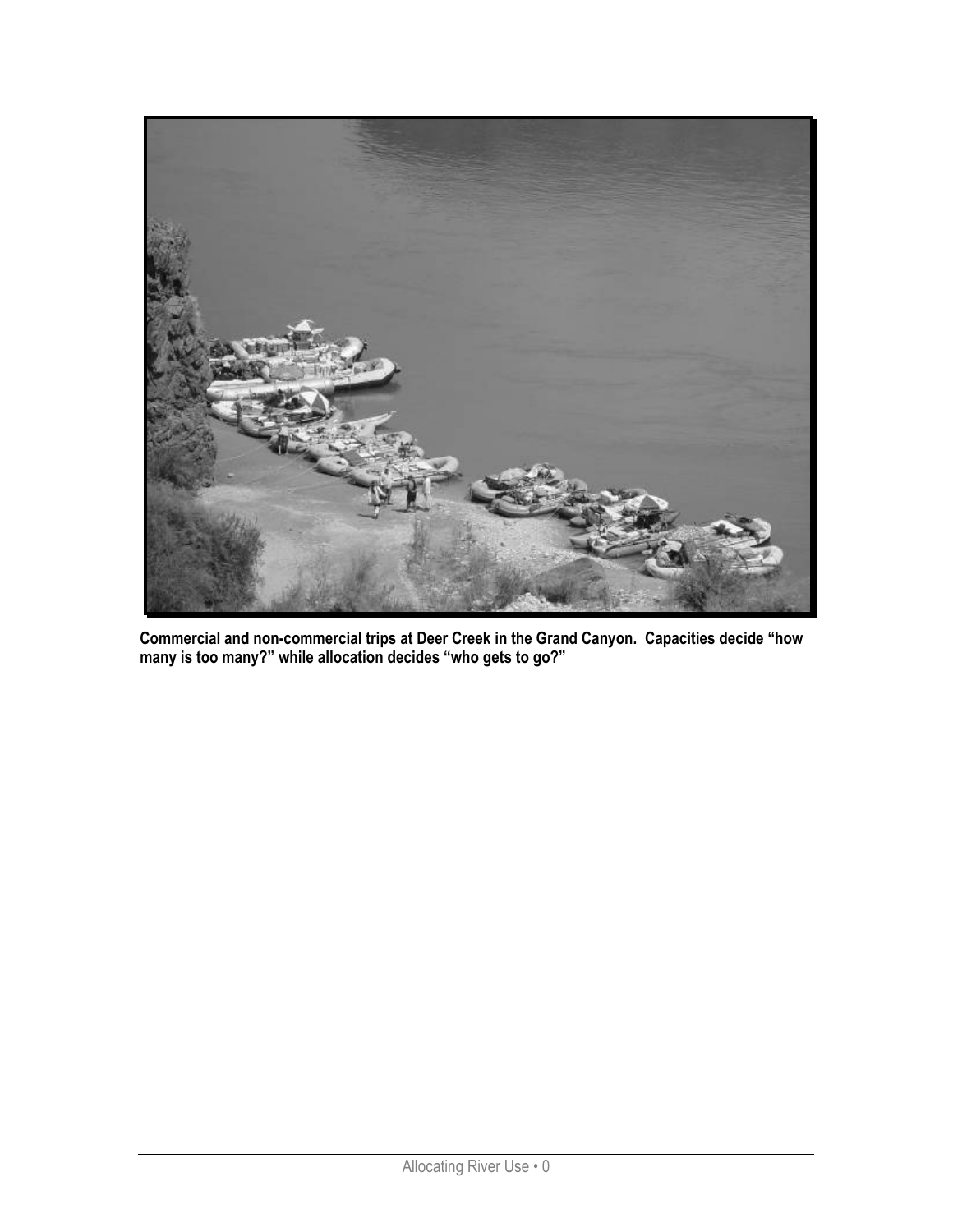## **Chapter 1. Introduction**

Public use on many North American rivers has grown substantially in the past half century. The most dramatic increases appeared in the 1970s and early 1980s, with periods of variable growth in the past two decades (Cordell et al., 1999). With the national population now exceeding 300 million (nearly double the 180 million in 1960), demand for outdoor recreation and river use is likely to remain high or increase, while the number of rivers remains finite.

On some rivers, use increases have led to crowding, conflict, and resource degradation. In response, some river managers have established carrying capacities – use limits designed to ensure that biophysical or social impacts do not exceed standards associated with resource health and experience quality. Substantial literature address impacts, standards, and carrying capacities (or other management tools) to reduce visitor impacts. A more specialized and limited literature focuses on allocation – "who gets to go?" – once capacities have been set.

Allocating use can be as controversial as the capacities that make allocating use necessary, and allocation decisions have created heated public debate, political maneuvering, and law suits. Capacities identify the limits, but allocation decisions make those limits real to individuals and groups. Agencies have the challenging task of trying to make allocation systems fair, efficient, and effective.

This report summarizes information about allocating use on North American rivers. The goal is to review allocation systems and public responses to them. The report describes the advantages and disadvantages of different choices in different settings, providing river professionals with the tools to assess and develop their allocation options.

### **How to use this report**

This report is designed as a reference document. As with an encyclopedia, many readers will not read the entire document; but when they want information on a particular topic, it should be easy to find. The document is organized into chapters described below, with additional "sidebars" on tangential topics and appendices about specific rivers and other references.

- *How systems work: An overview.* Chapter 2 establishes common terminology and includes a sidebar on "preparing for allocation decision-making." Most readers will find this helpful as an introduction (for those new to the topic) or a "refresher" (for those with more background).
- *Evaluating allocation systems.* Chapter 3 reviews idealized and more pragmatic allocation goals. It includes a sidebar on "calculating a user scorecard" to assess how use is currently distributed.
- *Allocation approaches.* Chapter 4 reviews advantages and disadvantages of "split" allocation" and "common pool" approaches. It includes a sidebar describing information and controversy related to the economic value of commercial allocations.
- *Primary distribution systems.* Chapter 5 reviews the mechanisms used to allocate use (e.g., reservations, lotteries, queuing on site, or auctions), describes how they work, and their advantages and disadvantages. It includes a sidebar on "mixing mechanisms."
- *Secondary distribution systems.* Chapter 6 covers systems for re-distributing use when there are cancellations or no-shows. These include call-in and web-based sign-up systems, and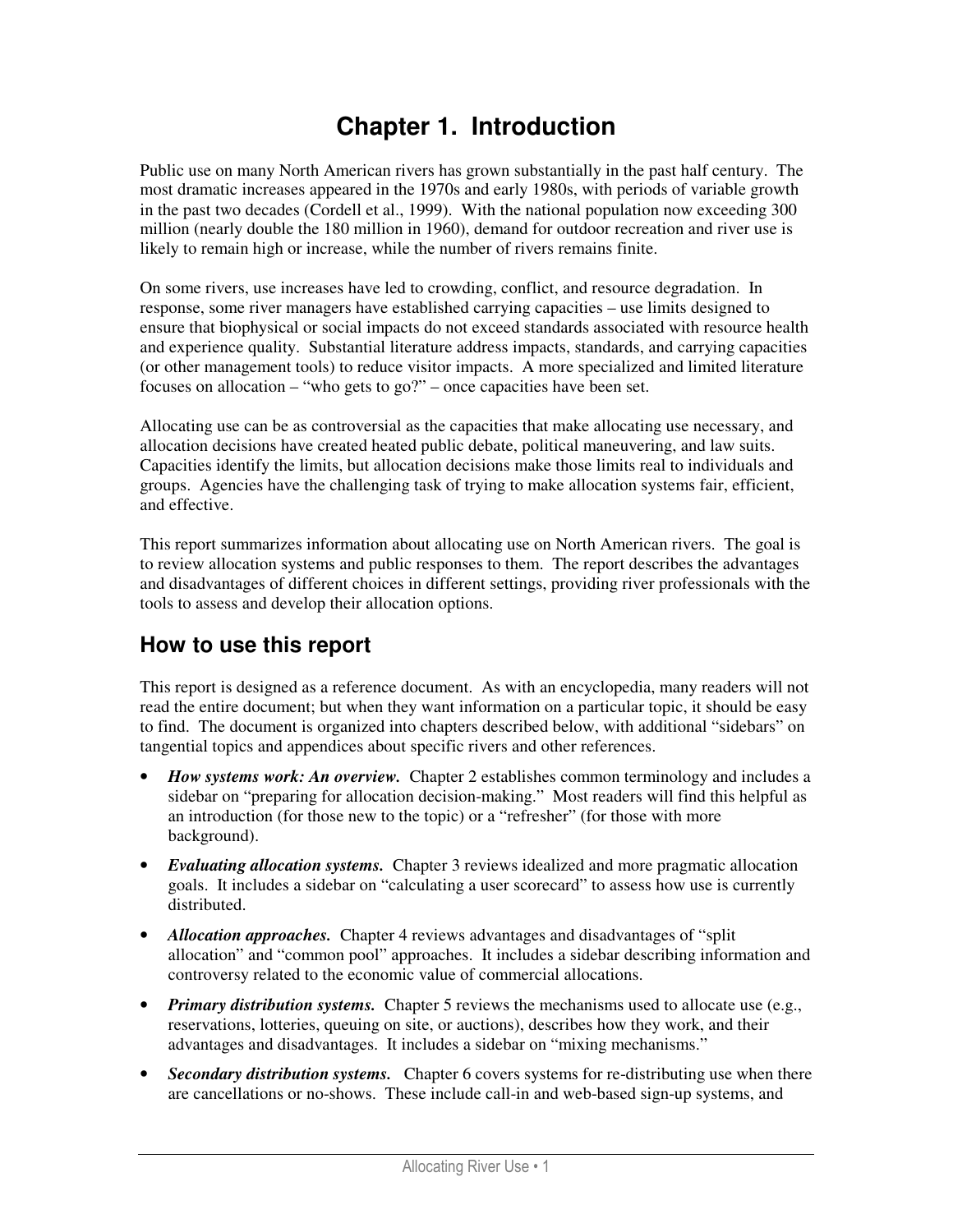mechanisms for distributing use among those unsuccessful in primary systems. A sidebar addresses philosophical issues that warn against systems that over-emphasize the "business" of permit systems.

- **River allocation systems in North America.** Chapter 7 summarizes a survey of river allocation systems. It describes the number of rivers that use different approaches, primary mechanisms, secondary mechanisms, etc. The summary indicates the diversity of systems that exist, and links to an appendix with additional detail for specific rivers.
- *Case studies.* Chapter 8 describes six specific allocation systems in greater detail (Grand Canyon, four Idaho Wild & Scenic Rivers, Colorado's Arkansas River, McNeil River, Boundary Waters, and Deschutes River) with notable innovations or challenges.
- *Opinion about allocation systems.* Chapter 9 summarizes user and stakeholder positions about allocation, including a survey of private boaters and interviews with regional and national organizations. It includes a sidebar on allocation research and monitoring needs.

Appendices include river-by-river information from the survey of allocation systems, and a list of websites and contacts for more information.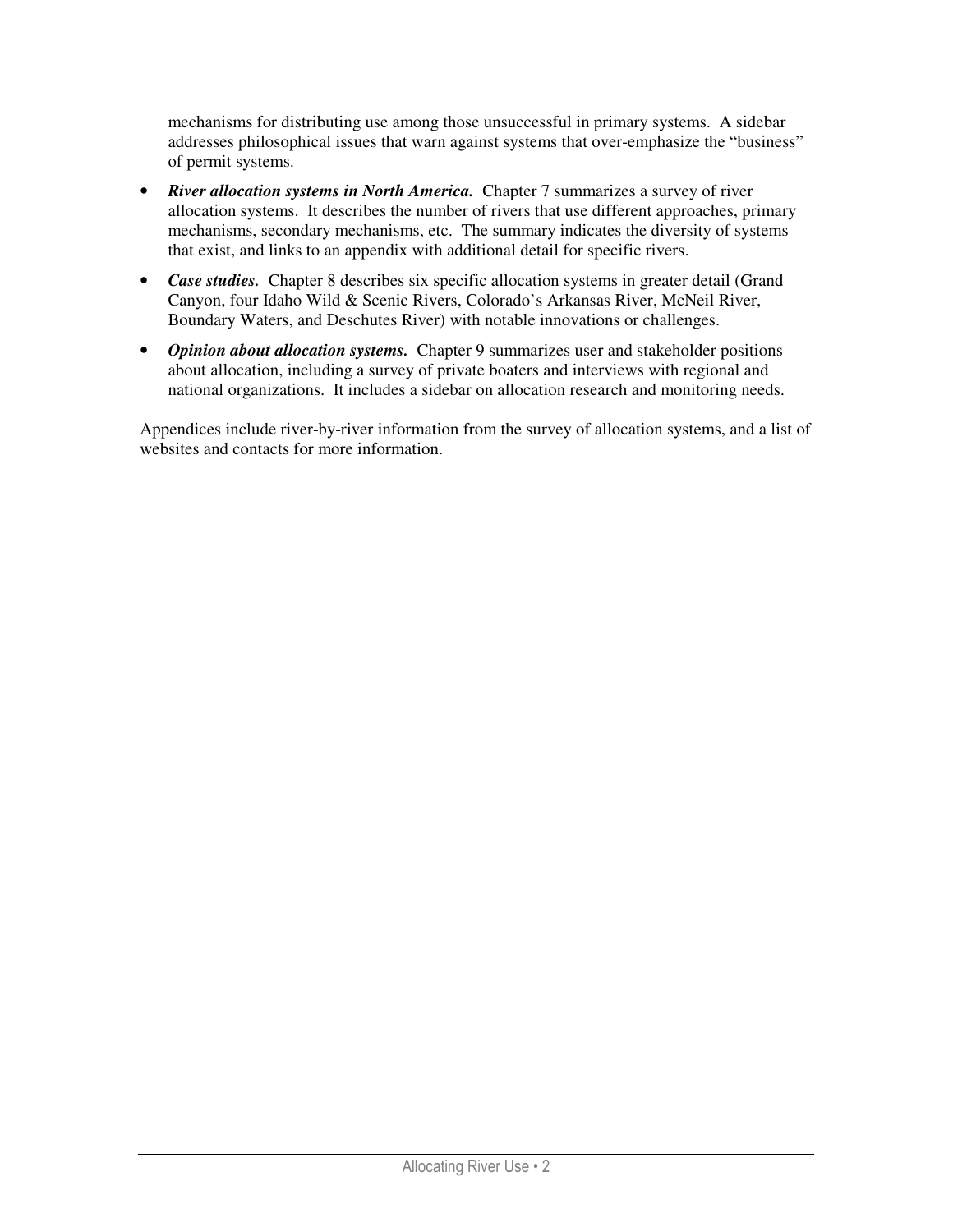## **Chapter 2. How river allocation works: An overview**

*This chapter reviews concepts and defines terminology commonly used in river allocation. More extensive discussion is provided in subsequent chapters. The chapter ends with a sidebar on "preparing for allocation decision-making."* 

#### **Distinguishing capacity and allocation**

In recreation management contexts, many people confuse carrying capacity (use limits) with allocation. While the concepts are closely related, it is important to distinguish between them.

*Carrying capacity* is sometimes used as an "umbrella" concept to refer to any overuse or conflict issue, but a more focused definition recognizes capacity as "the level of use beyond which impacts exceed standards" (Shelby and Heberlein, 1986). It has its roots in range management and Hardin's (1968) "tragedy of the commons," suggesting that collective rather than individual behavior is the cause of incremental biophysical or social experience degradation (Vaske, Donnelly & Whittaker, 2000; Manning, 2007).

The general solution to these problems is to set limits – in Hardin's words, "mutual coercion, mutually agreed upon" – which requires agreement about management objectives and specific standards that define when impacts and related use levels become unacceptable. A large literature and several planning frameworks have been developed to help managers think about visitor impacts and the diversity of management actions that address them (Stankey et al., 1985, Shelby & Heberlein, 1986; Graefe et al., 1990; Manning, 2007). Capacities are a class of actions that can be particularly powerful (especially for social impacts), and at their core, they involve specific use limits. *Allocation*, in contrast, refers to the systems that actually distribute use once it is limited.

Allocation systems are only needed if user demand exceeds the supply of recreation opportunities defined by a capacity. Capacity determines how much use is too much, while allocation determines who gets to use the limited "spaces" defined by that capacity. An allocation system refers to the mechanisms used to distribute (or ration) those spaces. In river management, allocation nearly always refers to permit systems that ration use (usually launches, but sometimes boats, people, or "user days") during a specific time period (per day, week, month, or season).

#### **Allocation approaches**

There are three conceptual approaches to allocating river use. Brief descriptions are provided below; more extensive reviews of features, consequences, advantages, and disadvantages are provided in Chapter 4.

The most common approach is called *split allocation* (occasionally known as a fixed allocation)*.* It develops different systems for distributing use to the commercial (trips organized by outfitters and guides) and non-commercial (do-it-yourself or "private") sectors (see definitions below). In the commercial sector, use is allocated to individual commercial companies who generally use pricing and reservation systems to allocate space on their trips to passengers. In the noncommercial sector, use is allocated to individuals, trip leaders, or groups of users, generally through lotteries, reservations, or on-site queuing mechanisms. Under split allocation systems,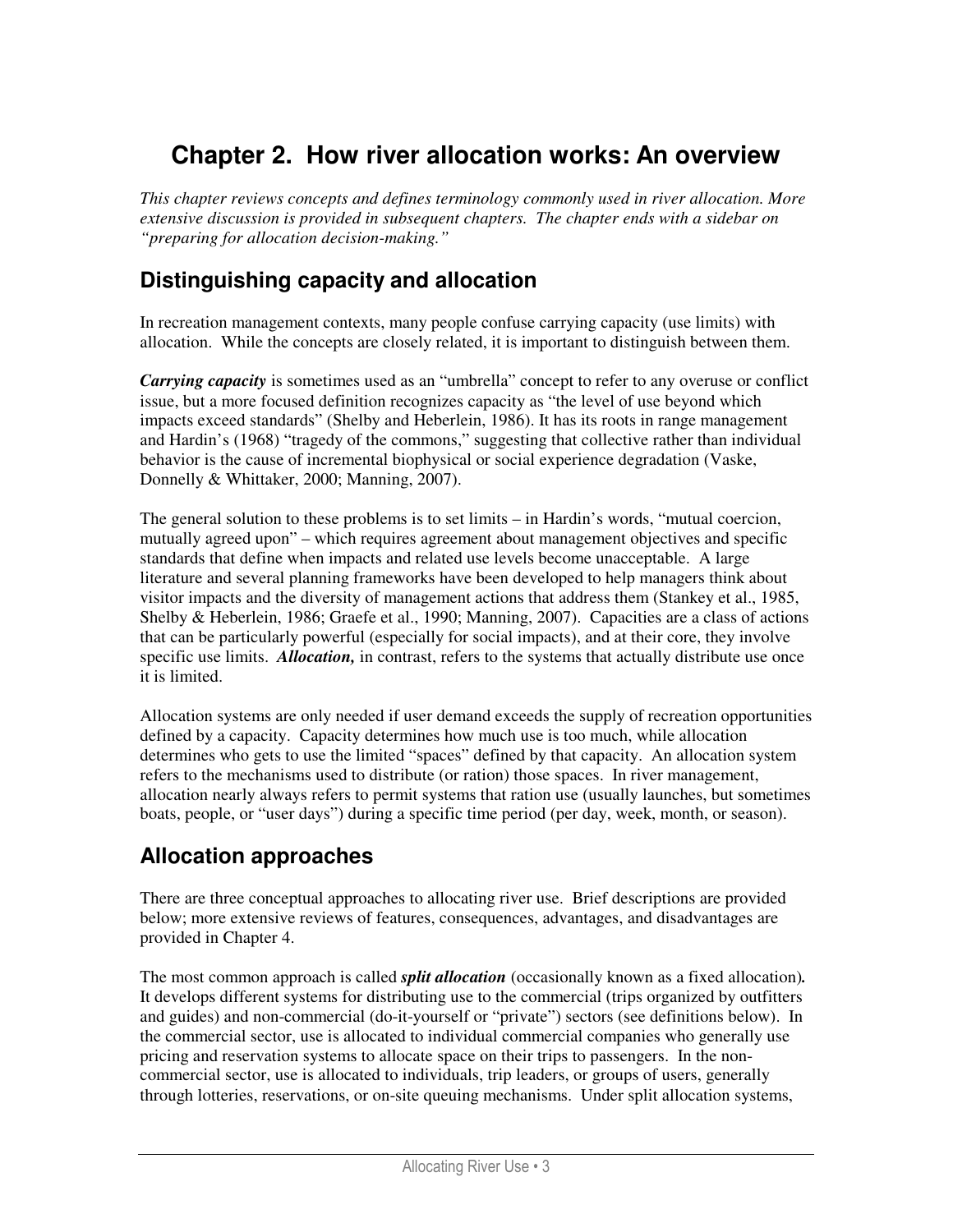challenging issues include determining the appropriate amount of use to allocate to each sector, distributing or transferring use among outfitters within the commercial sector, and choosing allocation mechanisms within the non-commercial sector.

The *common pool* (also sometimes known as "freedom of choice," "no allocation," or "non-fixed allocation") approach was developed to address possible sector inequities in split allocations. It allocates all of the use to individuals or groups without distinguishing whether they intend to take a commercial or non-commercial trip (none of the use is allocated to outfitters). Applicants who receive a permit can choose to take a trip by themselves or with an outfitter. Although the concept has been around for many years, common pool systems have only been used in a few settings and consequences have not been well-documented. Challenges include choosing allocation mechanisms that are fair to commercial and non-commercial groups, and maintaining stable numbers of quality outfitters that provide services to people who don't have the ability to do it themselves without guaranteed outfitter allocations.

A third type of allocation approach has been labeled an *adjusting split allocation*. This approach assumes an initial split system based on historical use patterns. However, going forward in time, all prospective users (commercial and non-commercial) would have to "register" their interest before competing in the separate sector allocation systems. This registration program could provide improved information about demand for commercial vs. non-commercial trips, which could then be used to adjust the proportion of use allocated to each sector. Although this approach has never been used, some rivers have modestly adjusted splits to address real or perceived inequities during plan revisions or similar planning processes. Other challenges include developing a registration program, "rules" for adjusting splits, and distributing or transferring use among outfitters within the commercial sector.

### **Allocation mechanisms**

In addition to the *general* approaches defined above, the specific mechanisms for allocating use *within* sectors or common pool can also vary. It is useful to distinguish between *primary distribution mechanisms* (which distribute most of the use, usually well in advance of when trips will be taken), and *secondary distribution mechanisms* (which distribute use when there are cancellations or no-shows from the primary distribution).

*Primary mechanisms* tend to use one of six alternatives briefly described below. More detailed descriptions and discussions of advantages and disadvantages are provided in Chapter 5.

- *Pricing and priced-based auctions.* This allocates use to those willing and able to pay more money. Pricing is the most common way to allocate goods in market economies, but it is less often applied to "non-market goods" such as space on a public river. Nonetheless, outfitters often allocate space on their trips by the prices they charge, and priced-based auctions have been used to allocate prized hunting permits in several states (a concept that could be applied to allocating use to the non-commercial sector on rivers).
- *Reservations* are often used when pricing alone does not effectively allocate a commodity. They tend to favor people who can plan further ahead and are willing to reserve a trip in advance of other prospective users. Reservations are a common allocation mechanism in the travel industry (e.g., for hotels, airlines), and have frequently been used to ration campground sites, public use cabins, or space on concession tours in natural resource settings. In most commercial use allocation systems, outfitters combine reservations with pricing to allocate space on their trips.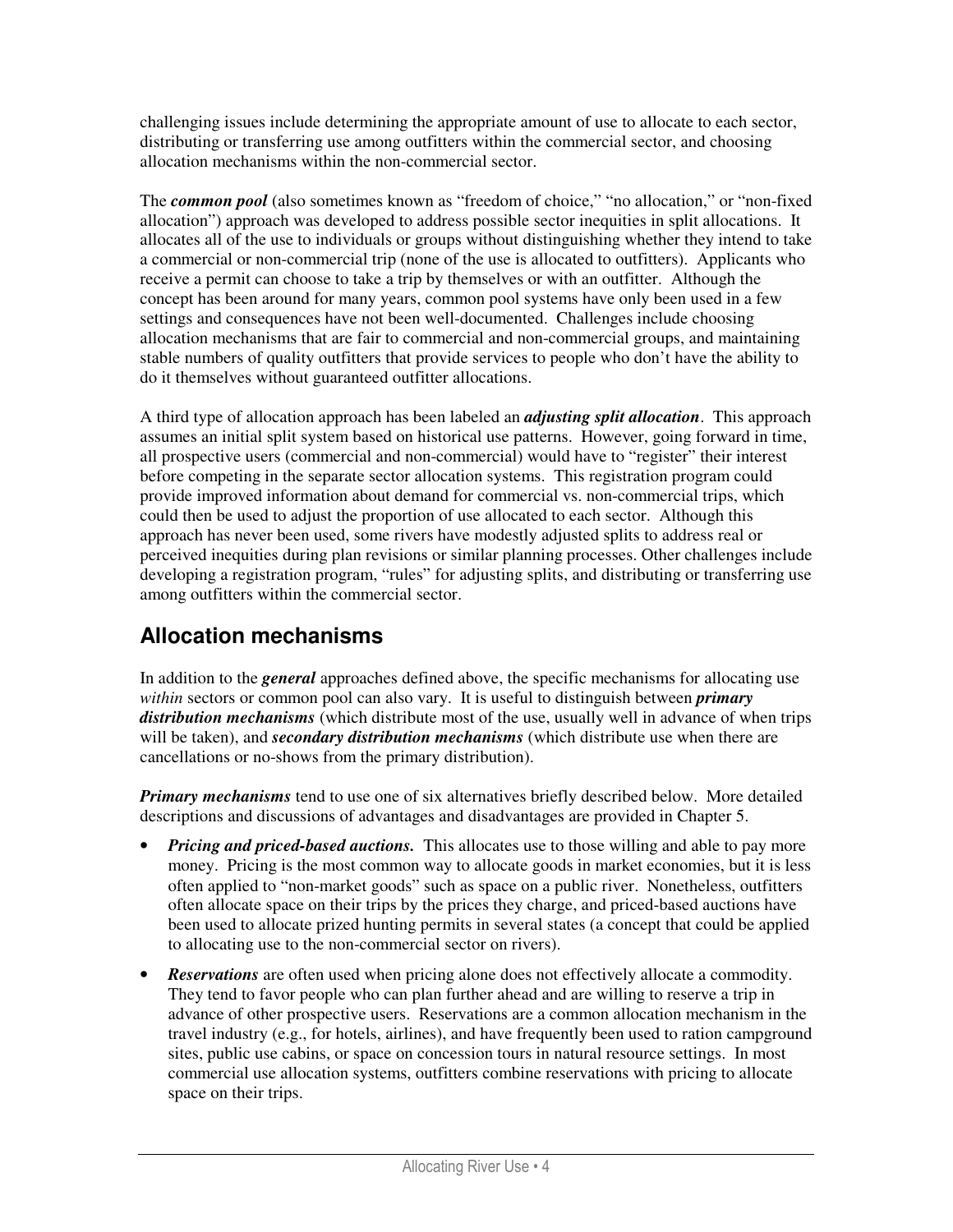- *Pure lotteries.* In a pure lottery, individuals or groups compete for an "equal chance" to access the river. Like reservations, lotteries tend to favor those who can plan ahead because they typically occur well in advance of trips.
- *Weighted lotteries.* In a weighted lottery, selection probabilities are altered for certain groups to serve other management goals or be more "fair" (e.g., by increasing odds for previously unsuccessful applicants or those who have been unable to visit the river more recently).
- *Points-based auctions.* This mechanism awards access to those who have been waiting the longest, as determined by cumulative "years on the list." A variation of this option has been implemented in Grand Canyon for the transition from an old waiting list system to a weighted lottery (see side bar in Chapter 7).
- *On-site queuing* (also known as "first-come/first-served) trades time rather than money for a commodity. Queues are common for distributing commodities such as concert tickets (where fans camp in lines the night before tickets go on sale), and have been used in river settings where a proportion of permits are available to those who show-up at the launch. On-site queuing is distinguished from "virtual queuing" (e.g., web-based first-come/first served systems) or web-based waiting lists, which are typically coupled with a reservation mechanism.
- *Merit* systems allocate use to special populations to serve other management goals. They include allocations on the basis of some skill, knowledge, past behavior, or special status (e.g. a landowner), or allocations to educational, non-profit, research, or administrative trips. In most cases merit mechanisms allocate a small amount of use and are not considered part of a primary allocation system.

*Secondary mechanisms* for redistributing cancellations and no shows tend to employ one of four alternatives described below. These can make use available to all users, or can be modified to favor previously unsuccessful applicants or those with other characteristics. More detailed descriptions and discussions of advantages and disadvantages are provided in Chapter 6.

- *Call-in or web-based systems* re-distribute use to those willing to check-back frequently. These are generally reservation systems for "difficult-to-predict" available space, and the responsibility is on users to claim unused access.
- *Notification systems* re-distribute use to known "interested users" (usually unsuccessful applicants from the primary distribution) who are presented with a take-it-or-leave-it option when cancellations occur. Also known as a "waiting list," this option requires the agency assumes more responsibility for finding users to claim unused access.
- *Supplemental points-based auctions or lotteries.* This mechanism operates a lottery or points-based auction as a permit becomes available. It works best when cancellations occur well before actual launch dates.
- *On-site queuing* (also known as "first-come/first-served). Similar to the system described under primary mechanisms, it favors local users who can spontaneously claim a cancellation on-site.

### **Categories of use**

There are several ways of distinguishing different types of users. In many allocation systems, users are primarily distinguished by whether they are commercial or non-commercial (see below), although other characteristics could be used. The following summarizes some conventional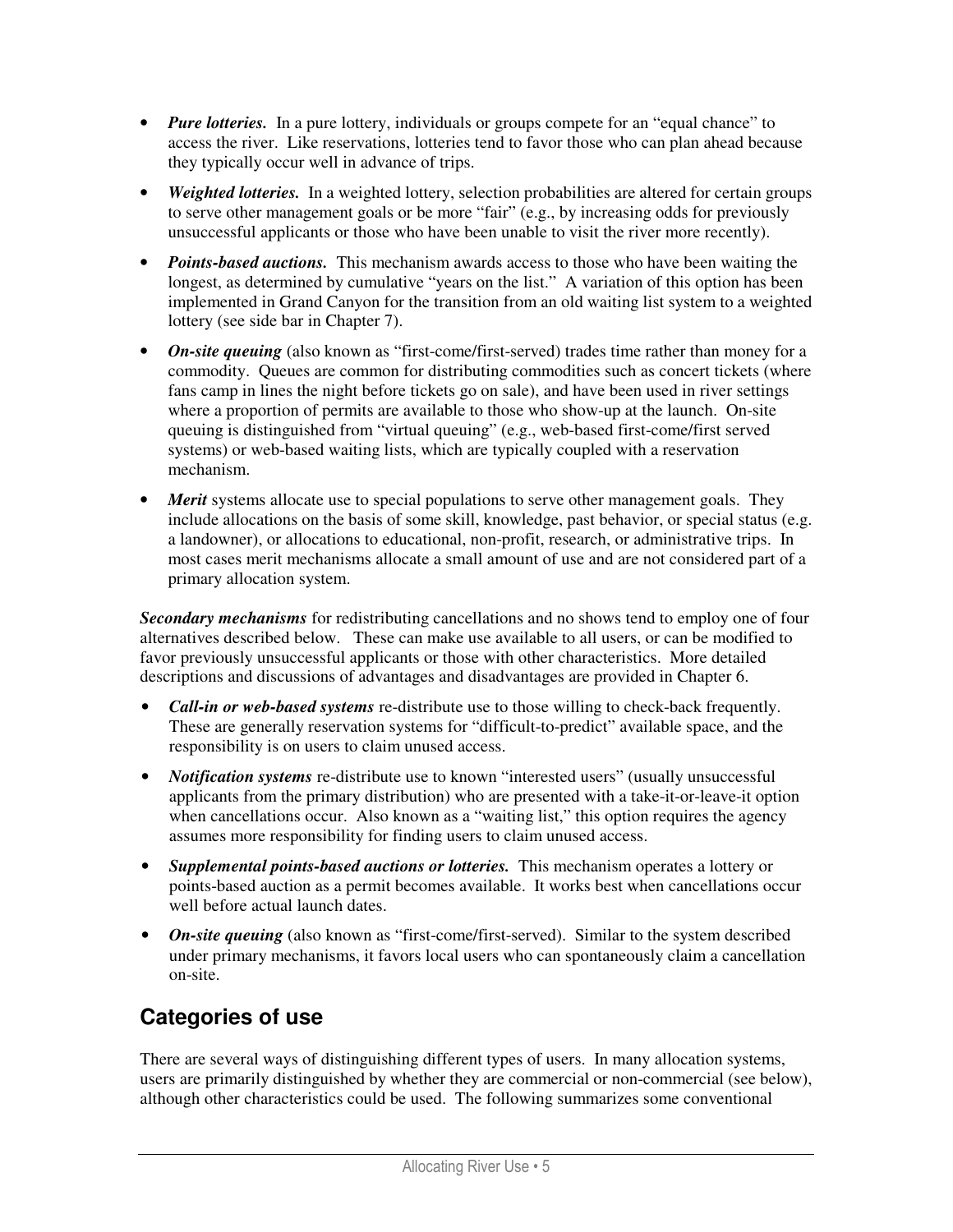distinctions used in this report; formal definitions for these use categories may differ (or may not be used at all) by different agencies or rivers (e.g., some agencies manage commercial use through concession contracts, while others have Special Use Permit or Commercial Use Authorization programs).

- *Commercial use* refers to trips where users pay an outfitter for equipment, services, and expertise when taking a trip down a river. It is distinguished from non-commercial use primarily by the presence of guides or other paid staff on the trip. It doesn't include trips where people rent equipment or pay for services such as shuttles or food packing, but don't have guides (sometimes described as "semi-commercial," "outfitted use," or "livery services" see below).
- *Non-commercial use* refers to trips without guides, where users share costs and chores. On some rivers, non-commercial users may rent boats or other equipment, pay for shuttles or food packing, or otherwise receive help in organizing their trip. Non-commercial trips are also commonly known as "private" or "do-it-yourself" trips.
- *Outfitted use* is occasionally used to identify non-commercial trips using rental equipment. "Equipment-only outfitters" or "livery services" that provide this gear but do not provide guides are distinguished from "full-service outfitters" who have guides. In general, equipment-only outfitters do not control an allocation of use, while full service outfitters generally do (under split systems). However, some livery services have exclusive concession or Special Use Permit contracts.
- *Charter trips* refer to trips where individuals who are organized as a group contract with an outfitter to provide a commercial trip (without other users accompanying them). In many ways, they are similar to non-commercial groups (they tend to have smaller group sizes and their goal is to take the trip by themselves), but they require a guide and/or equipment from an outfitter.
- *Tour trips* refer to trips organized and scheduled by a full service outfitter, which combine individuals from several separately contracted groups. With tour trips, people join an existing trip expecting be combined with people who they don't usually know.
- *Outfitters* own or operate a commercial company (either full service or equipment-only); *guides* refer to staff who operate individual trips (which may include baggage boat operators, "swampers" or other people who facilitate the trip on-site).
- *Commercial passengers* refer to the people that take commercial trips (charter or tour trips).
- *Administrative use* refers to several types of trips that may occur outside of the commercial and non-commercial sector. Common administrative trips include ranger patrols, planning and monitoring trips, research trips, and "VIP show-me trips" (e.g., for congressional representatives, other agency officials). Administrative use sometimes includes educational or special group trips (see below), in which case it is not counted as part of the commercial or non-commercial sectors.
- *Educational or special group trips* refer to trips taken by universities or conservation Non-Governmental Organizations (NGOs),clean-up trips, or special needs groups (e.g., persons with disabilities, access challenged groups). Some agencies or rivers consider this a third category of use (along with commercial and non-commercial), which blurs distinctions because commercial outfitters are often hired to operate the trips. Other rivers simply include them in the administrative use category. Regardless of how these trips are classified, there are challenges deciding eligibility criteria for such trips or deciding how many are appropriate.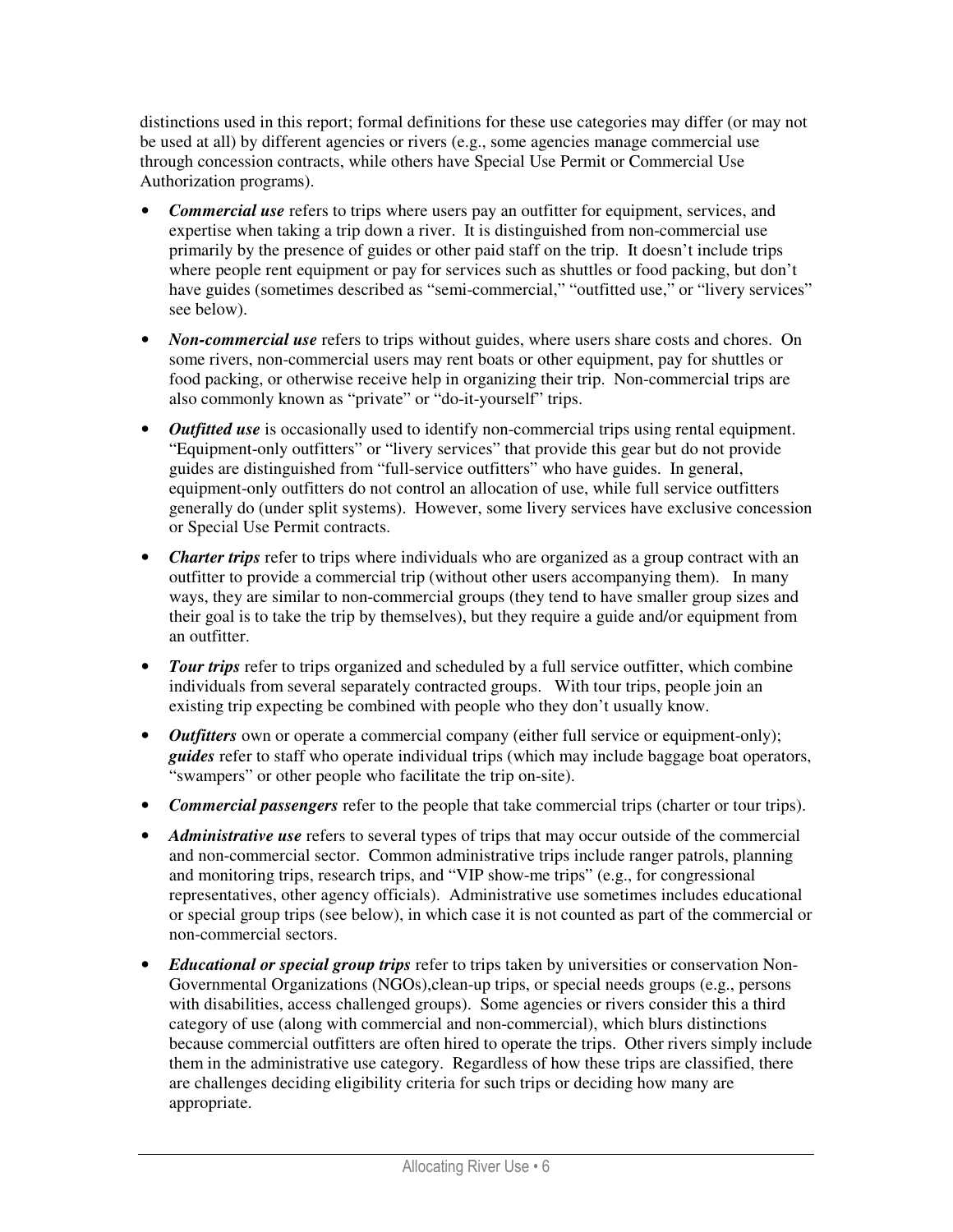# **Preparing for allocation decision-making**

Allocation only becomes necessary when use exceeds capacity, but waiting until then to prepare for allocation decision-making is likely to increase controversy and limit management options. Seemingly innocuous "incremental" decisions can effectively preclude allocation choices, while planning ahead can provide more information and allow a range of allocation solutions. If you think use limits and allocation systems are in your river's future, you might consider the following:

- It starts with a capacity. Several recreation planning frameworks (including Limits of Acceptable Change [LAC] and Visitor Experience and Resource Protection [VERP]) have been developed to address visitor impact issues by (1) defining valued recreation opportunities, (2) establishing standards for important indicator variables, and (3) identifying management actions that would meet those standards. These standards-based frameworks can be used to establish a numeric capacity, but they tend to consider use limits a "last resort" and fail to recognize other management benefits of capacities (Haas 2001; 2004). If you think a use limit will eventually be needed, make sure to apply these frameworks to land-use and activity/project plans so they specify an explicit capacity.
- Understand use-impact relationships. Not all impacts are correlated with use levels, but many social impacts are directly related to use. Documenting these links is critical for setting capacities and recognizing when use levels are approaching them.
- Be careful about burning "management flexibility" with indirect (no capacity) strategies. Managers often employ "indirect" impact reduction actions to postpone implementation of a use limit (and the allocation system that comes with it). But if use continues to rise in spite of those actions, use and impacts will be that much higher when you are finally serious about limits. Allocation issues are challenging enough when use is equal to demand (when it has just reached capacity). Trying to develop an allocation system while simultaneously "turning back the clock" (reducing use) is much more difficult. Saving some "indirect" management actions may also provide some valuable flexibility if allocations need to be adjusted to smooth the transition or encourage stakeholder support.
- Be careful about limiting commercial use before non-commercial use. Most split allocation systems limit commercial use before instituting a full system, and dozens of rivers currently limit commercial use but leave non-commercial use unlimited. There is nothing inherently wrong with this incremental approach, particularly if the commercial sector is responsible for most of the use or growth. However, a "commercial first" limit program tends to "pre-determine" a split approach if a full system is ever implemented. Should you want the option to consider a common pool in the future, explicitly reserving that right may be necessary before starting limits for commercial use only.
- **Monitor demand when use is unconstrained.** Before use limits are imposed, relative demand between commercial and non-commercial sectors is unconstrained and "natural." If one chooses a split allocation approach, this information is invaluable for establishing the initial split.
- Define capacities early; remind the public when capacities are approached. Capacities that haven't been exceeded are easier to set, and transitions to permit systems are easier to accept if users and stakeholders see them coming. Allocation systems can be logistically complex and controversial, and the amount of front-end work is easy to underestimate.
- Agree on allocation goals before developing a system. The details of allocation systems can be controversial and polarizing. Focusing on general allocation goals before getting into the details is one way to address these decisions. Chapter 3 reviews potential goals and how they may be used to evaluate allocation system choices.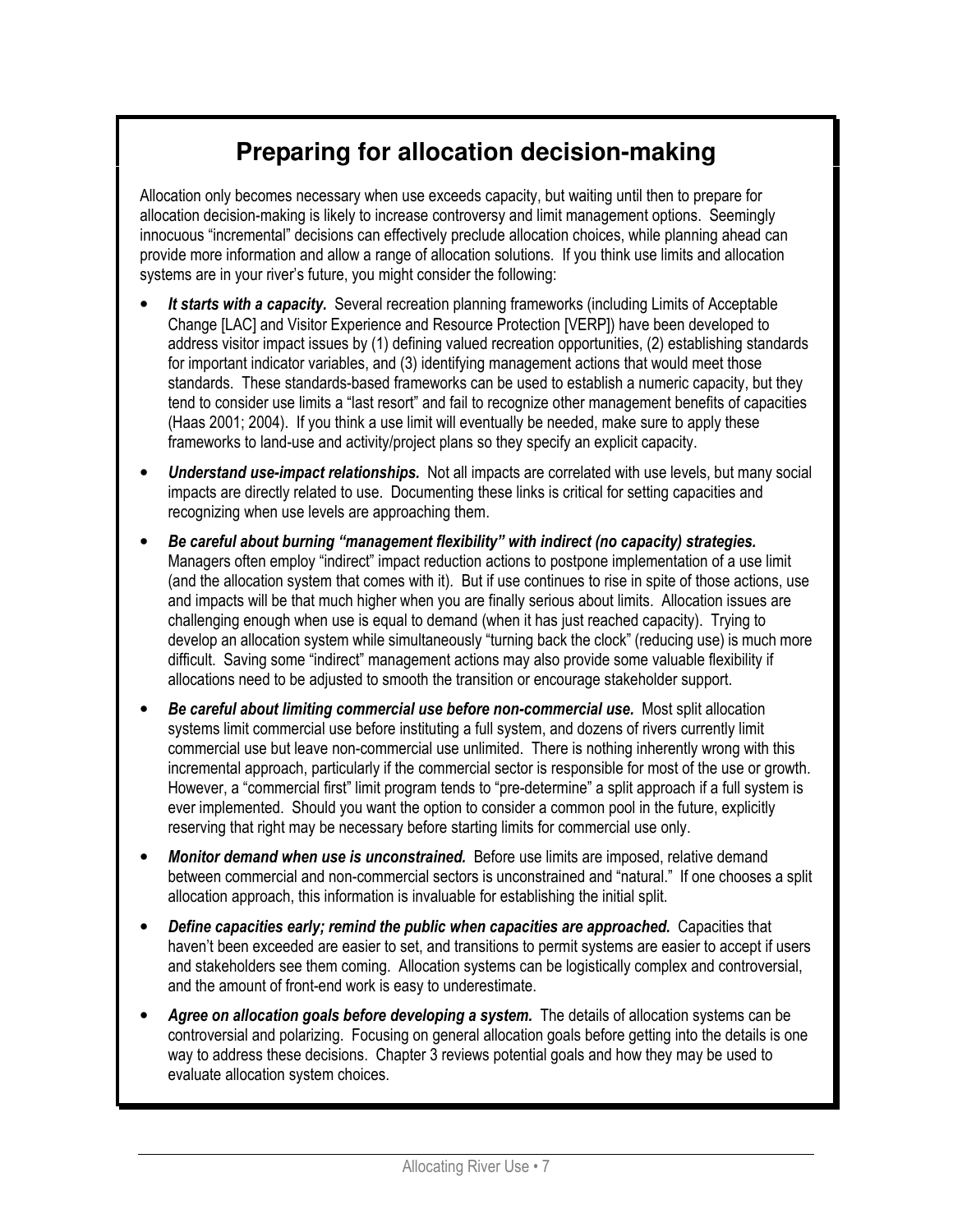

Tubers and canoers on the Niobrara National Scenic River. Allocation systems may distribute use both within and among the commercial and non-commercial sectors.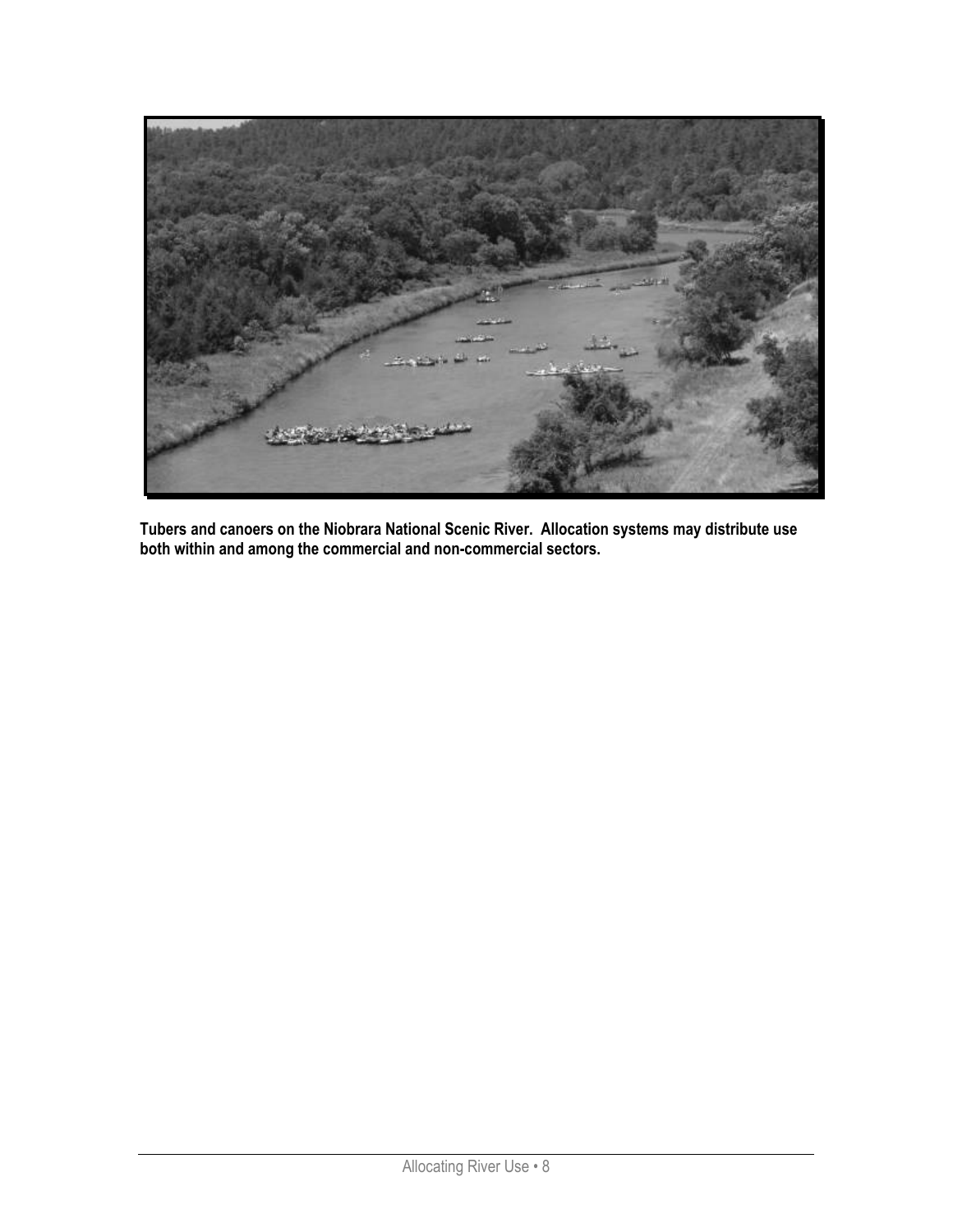## **Chapter 3. Criteria for evaluating allocation systems**

*This chapter reviews allocation goals and develops other ways of evaluating whether an allocation system is successful. Much of the material on idealized and pragmatic allocation goals is summarized from a longer treatment by Shelby and Danley (1980). The chapter includes a sidebar on "calculating a user scorecard" to assess how use is being currently distributed.* 

### **Idealized allocation goals and "fairness"**

Allocation is needed when resources are scarce, and society endeavors to share those resources through "distributive justice" – a normative ideal where individuals obtain what they "ought" to have based on some "fairness" criterion. The problem comes in deciding what defines "fair" using concepts such as equality, equity, need, and efficiency. Brief summaries of these idealized goals are provided below:

- *Equality* is based on egalitarian principles that people have equal rights to certain benefits. Most simply, equality is achieved by providing equal shares of a commodity, or equal chances to obtain it (a variation necessary when a commodity is not divisible). In river allocation, equality may be an issue during comparisons between commercial and noncommercial sectors, support for common pools or adjusting split approaches, or support of pure lottery mechanisms.
- *Equity* is an alternative to a strict equality goal, and generally refers to balancing individuals' contributions with outcomes in a distribution system (Homans, 1961), and generally addresses the concept of "fairness." Equal opportunity to run a river may not be "equitable" or "fair" if there is general recognition that some individuals have invested more (effort, money, time) to obtain a permit. Equity-based goals in river allocation might argue for weighted lotteries or points-based auctions (more equitable or "fair" for previously unsuccessful applicants), reservations (more equitable for people who plan ahead), or pricing (more equitable for people willing to pay more). Equity issues also play into comparisons between effort to compete in commercial and non-commercial sectors (the latter often has more fees and requires more user effort through applications and scheduling), or the creation of separate allocations for landowners or service groups.
- *Efficiency* refers to an economics principle where a resource is maximized if it is put to its most highly valued use. Market-based economies attempt to maximize efficiency by distributing goods to those willing to pay the highest price for them, a concept that requires assumptions about the value of money (which is not equally valuable to people with different levels of wealth), and the ubiquity of fair markets and information. For non-market goods (like space on a river), efficiency-based arguments are raised when non-commercial users claim that a trip is more valuable to them than a commercial passenger who might be willing to substitute a week at a resort. Efficiency also plays into discussions of how certain "currencies" improve the ability to obtain a permit (e.g., greater wealth is an advantage with pricing, longer planning horizons is an advantage with reservations), with a person's willingness to use this currency relative to how they value the trip (Shelby, Whittaker,  $\&$ Danley, 1989a).
- *Need* is a final distributive justice ideal (Deutsch, 1975). At a societal scale, government programs often attempt to provide a "safety net" of basic services before funding higher order (but less basic) services for others. In a river allocation context, need is less commonly discussed, but may provide the basis for administrative, research, service, or landowner allocations.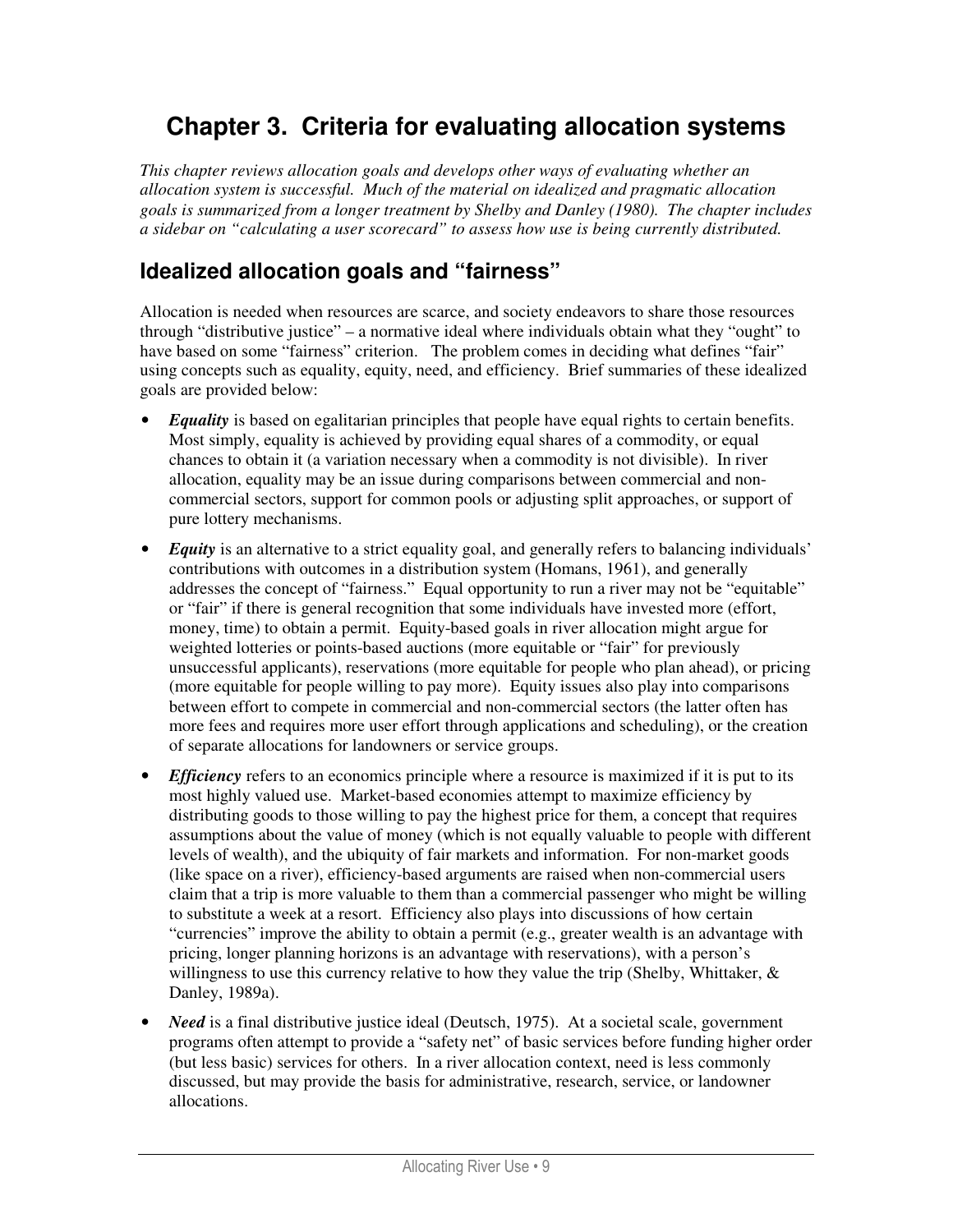Considering how specific allocation mechanisms serve these various goals can be interesting and helpful, providing one set of criteria to judge an allocation system. But more often allocation systems are complex enough to support several goals, and linking specific features to these idealized goals can be challenging. Evaluating allocation choices based solely on these idealized goals also ignores political and social realities, because stakeholders' pragmatic assessments of their chances under any particular system may carry equal weight (Shelby, Whittaker, & Danley, 1989b).

#### **Pragmatic goals from stakeholders and agencies**

*I know the world isn't fair, but why isn't it ever unfair in my favor?*  *Bill Watterson (Calvin & Hobbes)* 

A second way of judging allocation systems focuses on more "concrete" goals commonly expressed by stakeholders or agencies. Some of these may stem from idealized goals discussed above, while others are related to perceptions about which systems favor certain groups, or fit with the way a group plans and organizes trips. Pragmatic goals (and indicators of whether they are being met) are listed below. Many were developed from a focus group study of Hells Canyon boaters (Shelby & Danley, 1980); Chapter 9 provides additional information about stakeholder preferences.

- *Simple and easy to understand.* There are obvious benefits to simpler vs. more complex systems, and many stakeholders encourage reducing "red tape" as much as possible. "Understandability" is a related concern, because more complex systems may discourage some users. Indicators of simpler systems might include the length of regulations and the number of questions from users. A survey of users can also help (see Chapter 9).
- *Efficient utilization of capacity*. With demand exceeding the capacity of a river, there is pressure to use available supply. "No shows" and cancellations are likely with any system, but some are better at filling those spaces. Indicators of more efficient systems include the percentage of "no shows" or cancellations, or the ability to be flexible across sectors.
- *Flexibility.* River trip plans often change. Weather, flow levels, group composition, boat availability, and the health of members or trip leaders can all affect whether a trip can utilize a permit or have to cancel. Some allocation systems accommodate more of this flexibility than others. Flexibility indicators include ability to change trip leaders, add or delete group members, re-schedule dates, or change trip lengths.
- *Minimizes ability to "work the system."* This is the flip-side to flexibility, and refers to rules that discourage users from searching for "loopholes" that allow them to obtain permits, control allocations, or join trips more than their "fair share" (even as these may be legitimate ways to obtain a permit). Potential measures track outfitter utilization of their allocations, permit holders that cancel or no show, or the number of "repeat users" relative to the apparent odds of obtaining a permit.
- *Business stability for outfitters.* Outfitters have an obvious interest in allocation systems that encourage business stability; agencies in turn may benefit from stable outfitters that provide consistently high quality products because they are in it "for the long run." Measures may track the number and rate of change among outfitters, the size and rate of change among allocations, or analyses of outfitter financial health. A related issue focuses on whether outfitters are able to capture the value of an allocation (see sidebar in Chapter 4).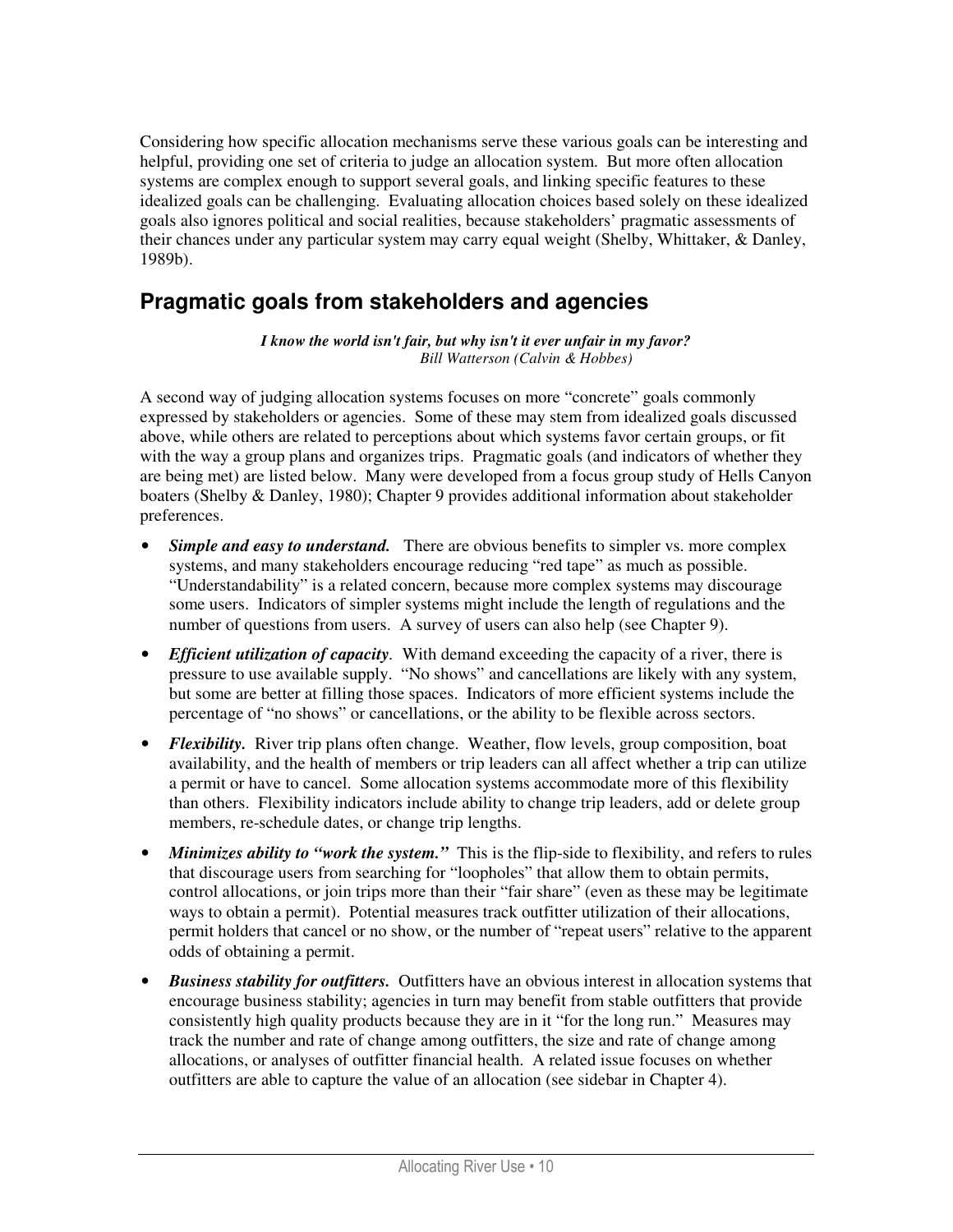- *Avoid encouraging additional use.* Some allocation systems may encourage outfitter marketing or private user participation, which could attract greater use than might otherwise occur. Since an allocated river by definition already has more demand than supply set by the capacity, a system that encourages more use has a "negative feedback loop." Analyses of outfitter marketing and pricing efforts might help indicate whether this is occurring.
- *Equal procedures for different groups.* This commonly-expressed goal among noncommercial boaters relates to the common pool vs. split allocation debate (see Chapter 4), but can be easily measured through an analysis of procedures for users in different sectors. A survey of permit system applicants may also help evaluate the relative "burden" of procedures for each sector.
- *Responsive to demand by different groups.* This goal is related to the common pool vs. split allocation debate, and focuses on whether allocations can be adjusted across sectors. It relates to flexibility and efficient utilization goals, and can be measured by the extent that unused allocations can be utilized by other users.
- *Agency costs.* Given societal goals to contain unnecessary agency spending and the reality of limited agency budgets, minimizing financial costs is important. In some cases, this can be assessed by summing staff and equipment costs (particularly if these operations are contracted), but there are likely to be hidden costs associated with initial development and early modifications.
- *Costs to users.* In addition to agency costs, allocation systems pass some direct financial costs on to users (through fees), as well as the indirect "time and effort" costs to participate. Higher agency costs do not always translate into higher user costs (e.g., developing an efficient web-based application process may reduce user time and effort). Measures include fees for applications and use, and estimates of user burden to participate in the system.
- *Legal viability*. This agency criterion can substantially constrain allocation choices. Many allocation systems are tied to historical use patterns or previous regulations, so larger changes (e.g., a shift to a common pool from a split system) may induce legal challenges. Based on the review of existing systems (see Chapter 7 and 8), there is considerable agency discretion in developing allocation systems, and if one defines success as "not getting sued" (or having your system upheld even after being sued), several systems are successful (see Chapter 9). However, there may be legal vulnerabilities when new allocation systems are implemented even when they are modeled after older, tested systems. Different agencies, designations, and historical uses may all play roles in legal viability.